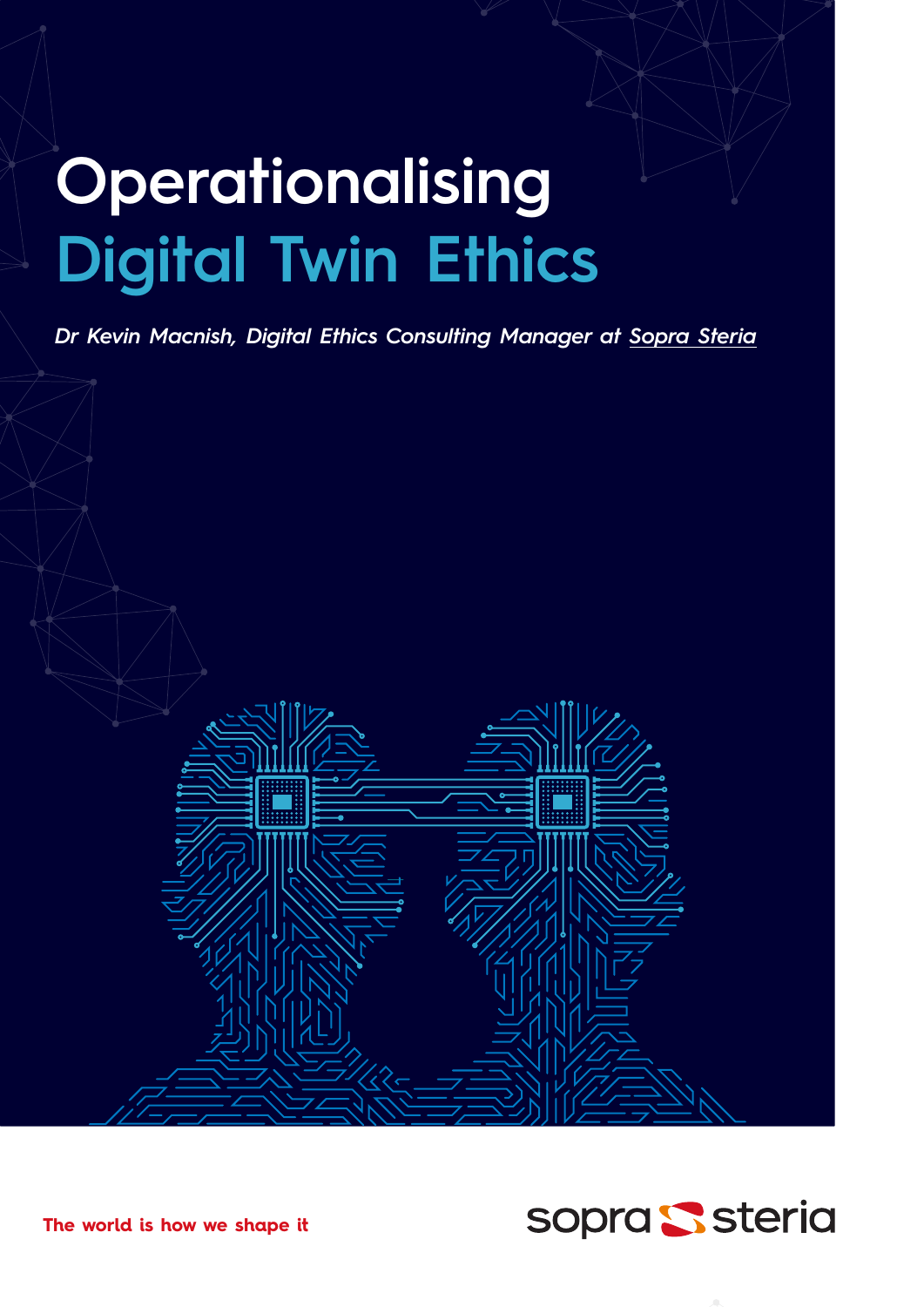## **Operationalising Digital Twin Ethics**

The [Gemini Principles,](https://www.cdbb.cam.ac.uk/DFTG/GeminiPrinciples) which underpin the [National Digital Twin programme,](https://www.cdbb.cam.ac.uk/what-we-do/national-digital-twin-programme) hold that digital twins should be ethical. A digital twin must, for instance, **"be used to deliver genuine public good"** and "must be trustworthy". A recent report by Sopra Steria and [the National Digital Twin programme](https://digitaltwinhub.co.uk/projects/digital-ethics/) goes into detail as to the ethical implications of all nine of the Gemini Principles. The report also argues that if the ethical aspects of digital twins are ignored then they risk harming people, losing public trust, inviting strict regulation and preventing the realisation of the true value of digital twins.

It is one thing to say that a digital twin should be ethical. However, it is altogether more challenging to say how to make that digital twin ethical. As we have seen in discussions around AI over the last few years, it is easy to say that a technology or approach should respect privacy or not discriminate on grounds of sex or ethnicity. Ensuring that the technology or approach is privacy-respecting or non-discriminating is far harder, though. In short, the challenge remains as to how to operationalise ethics in technology. Given the rapid growth in digital twins, this is a particularly timely and acute concern.

One promising approach to the challenge of operationalisation is ethics by design. This goes beyond setting abstract ethical targets as requirements which must somehow be met in the design process. Instead, it engages with the design process as a whole and asks which ethical issues arise at which point in the process. An ethics by design approach then identifies key ethical questions which need to be asked at each stage of the process.



Generic efforts at ethics by design for AI can be seen in recent European projects such as [SHERPA](https://www.project-sherpa.eu/guidelines/) and [SIENNA.](https://zenodo.org/record/5541539#.YnTUcOhBxPZ) These have been summarised in [this report published by the European](https://ec.europa.eu/info/funding-tenders/opportunities/docs/2021-2027/horizon/guidance/ethics-by-design-and-ethics-of-use-approaches-for-artificial-intelligence_he_en.pdf)  [Commission.](https://ec.europa.eu/info/funding-tenders/opportunities/docs/2021-2027/horizon/guidance/ethics-by-design-and-ethics-of-use-approaches-for-artificial-intelligence_he_en.pdf) Albeit not explicit, the Alan Turing Institute's [Understanding Artificial Intelligence Ethics](https://ec.europa.eu/info/funding-tenders/opportunities/docs/2021-2027/horizon/guidance/ethics-by-design-and-ethics-of-use-approaches-for-artificial-intelligence_he_en.pdf)  [and Safety](https://ec.europa.eu/info/funding-tenders/opportunities/docs/2021-2027/horizon/guidance/ethics-by-design-and-ethics-of-use-approaches-for-artificial-intelligence_he_en.pdf) implicitly follows a similar approach. Each of these, though, is limited by taking a generic approach to the broad concept of AI design in general.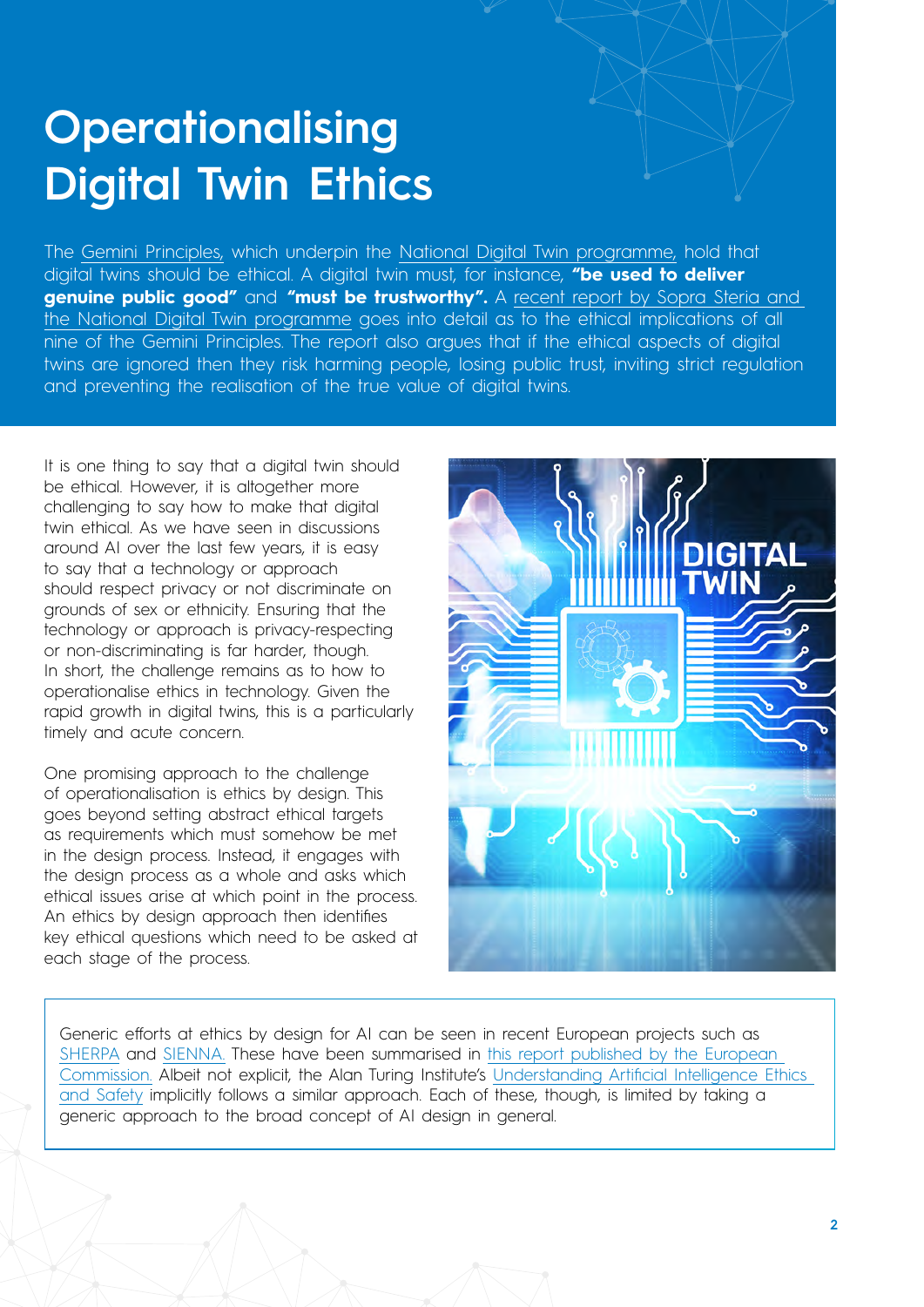This further challenge of making an ethics by design approach relevant takes operationalisation one stage further. It moves from generic operationalisation to operationalisation in context. This requires taking the ethics by design approach and applying it to a specific use case. As with AI, this is crucial to applying ethics to digital twins. As noted in the above report on Ethics and the Gemini Principles, digital twins vary widely in their application, from monitoring people to monitoring grain. As such, the ethical considerations will be strongly dependent on context.

To address this challenge of operationalisation in context, Sopra Steria have produced a report on [Trustworthy Digital Twins in Intelligent](https://www.soprasteria.co.uk/docs/librariesprovider2/sopra-steria-uk-documents/thought-leadership/trustworthy-digital-twins-in-intelligent-transport-systems.pdf?sfvrsn=93f8d6dc_1)  [Transport Systems.](https://www.soprasteria.co.uk/docs/librariesprovider2/sopra-steria-uk-documents/thought-leadership/trustworthy-digital-twins-in-intelligent-transport-systems.pdf?sfvrsn=93f8d6dc_1) This identifies three phases of development (resource, representation, and action) within each of which are several sub-stages. The report then highlights the ethical issues likely to arise at each stage. For example, many will think of privacy as a potential issue at the resource phase, but probably fewer will consider the risk of function creep. Likewise, at the representation phase there are considerations around explainability and uncertainty relating to both input data and model outputs. Thinking this way will help developers understand where precisely which ethical issue needs to be addressed and when they should be addressed in the process of building a digital twin.



**While there is a context dependent aspect to digital twins and ethical issues, we can still learn from examples in contexts different to our own. Although the report focuses on digital twins in intelligent transport, many of the design aspects considered will apply to other examples of digital twin development in different contexts, such as building information modelling and healthcare.**

**As noted at the start of this article, digital twins must be ethical. To ignore this is to invite untold problems. It is not enough to have good intentions, or to hold that technology is ethically neutral. We are judged on the consequences of our actions as much as anything else. The consequences of unethical digital twins will be** *at best* **harm to reputation, at worst they will invite harm to users and/or the public, damage to public trust in the industry, and lead to restrictive legislation. None of this will benefit industry or the growth of digital twins. By contrast,** *ethical* **digital twins will invite trust by the public and regulators and reflect the best of the industry.**